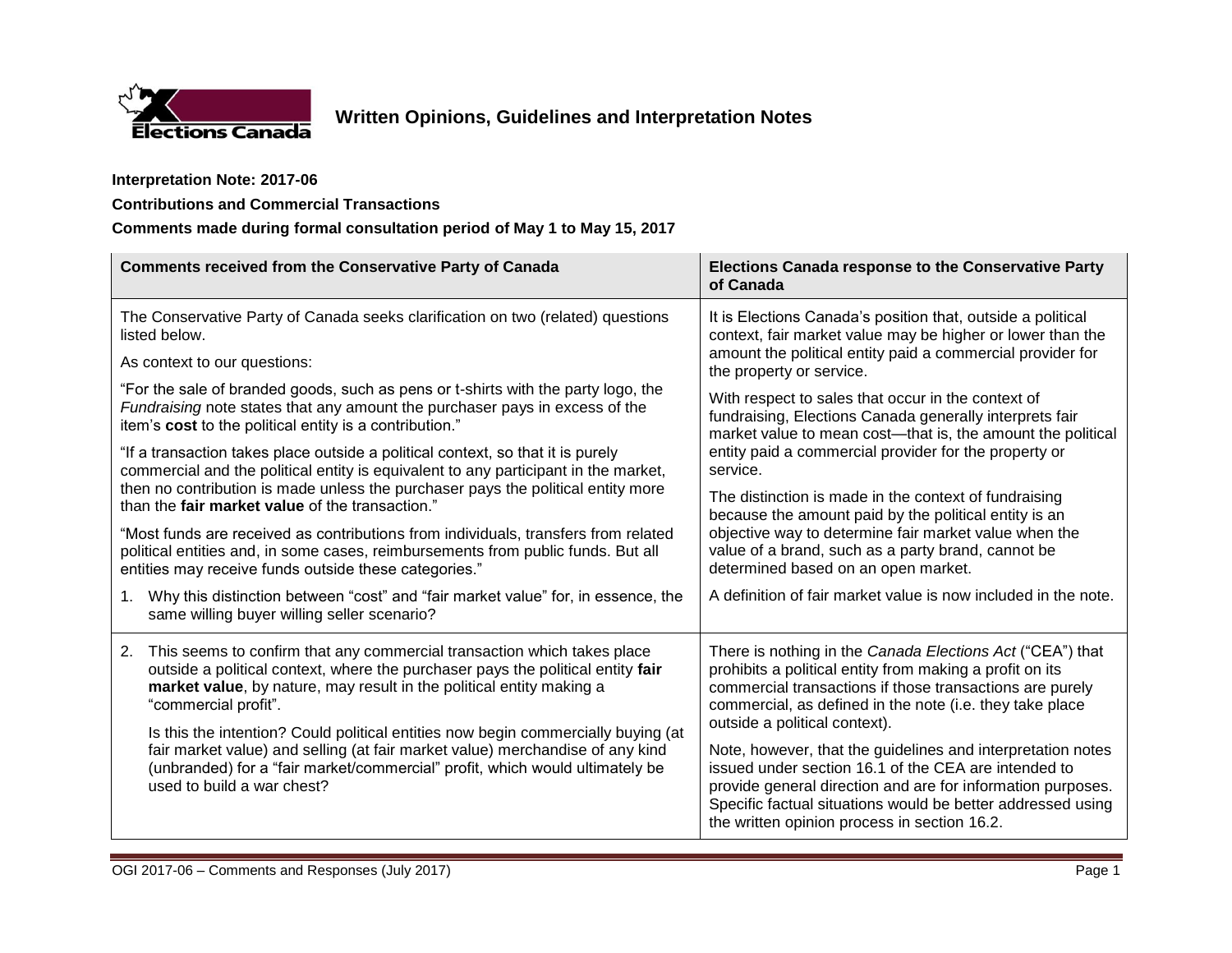| <b>Comments received from the Liberal Party of Canada</b>                                                                                                                                                                                                                                                                                                                                                                                                                                                                                                                                                                                                                                                                                                                                                                                                                                                                                                                                                                                                                                                                                                                                                                                                                                                                                                                                                                                               | Elections Canada response to the Liberal Party of<br>Canada                                                                                                                                                                                                                                                                                                                                                                                                                                                                                                                                                                                                                                                                                                                                                                                                                                                                                                                                                                                                       |
|---------------------------------------------------------------------------------------------------------------------------------------------------------------------------------------------------------------------------------------------------------------------------------------------------------------------------------------------------------------------------------------------------------------------------------------------------------------------------------------------------------------------------------------------------------------------------------------------------------------------------------------------------------------------------------------------------------------------------------------------------------------------------------------------------------------------------------------------------------------------------------------------------------------------------------------------------------------------------------------------------------------------------------------------------------------------------------------------------------------------------------------------------------------------------------------------------------------------------------------------------------------------------------------------------------------------------------------------------------------------------------------------------------------------------------------------------------|-------------------------------------------------------------------------------------------------------------------------------------------------------------------------------------------------------------------------------------------------------------------------------------------------------------------------------------------------------------------------------------------------------------------------------------------------------------------------------------------------------------------------------------------------------------------------------------------------------------------------------------------------------------------------------------------------------------------------------------------------------------------------------------------------------------------------------------------------------------------------------------------------------------------------------------------------------------------------------------------------------------------------------------------------------------------|
| We believe one of the intended areas this OGI was to address, analyze and<br>discuss more fully is advertising at a party convention, a registered association<br>meeting or a candidate's fundraiser. In the third point made on page 1 in the<br>Interpretation section of the OGI, the view is "If a transaction takes place in a<br>political context, then the transaction will generally result in a contribution". This<br>statement is made without reference to a section or subsection in the Canada                                                                                                                                                                                                                                                                                                                                                                                                                                                                                                                                                                                                                                                                                                                                                                                                                                                                                                                                          | Based on the broad definition of a monetary contribution in<br>the CEA, any inflow of money to a political entity that is not<br>repayable is a contribution. However, Elections Canada<br>has carved out narrow exceptions for purely commercial<br>transactions to allow political entities to engage in certain<br>business activities outside a political context.                                                                                                                                                                                                                                                                                                                                                                                                                                                                                                                                                                                                                                                                                            |
| Elections Act.<br>On page 4 of the OGI, in the Sponsorship and Advertising section, reference is<br>made to a previously released political financing handbook. Given the purpose of<br>this OGI is to clarify commercial transactions, it is not appropriate or fair to cite a<br>previously released handbook statement when such content had been contested<br>and assurance was provided by Elections Canada that commercial transactions<br>would be dealt with in a separate OGI. This OGI should address the logic for<br>categorizing sponsorship and advertising as being subject to contribution rules,<br>and incorporate our previously provided comments for OGI 2016-06, Charging for<br>Trade Show or Exhibit Facilities and Setup at a Party Convention.<br>In our comments for OGI 2016-06 we stated, "With respect to trade show and<br>exhibit facilities at a party convention, the meeting and convention industry in<br>North America has a well-established basis for booth pricing based on the size of<br>the convention, target audience and other demographics. Companies such as<br>GES (http://www.gesexpo.ca/about/show-services) can be engaged to provide<br>sales kit support, providing convention organizers with a tool kit, including pricing,<br>that allows for the marketing of trade show space. Consequently, a fair market<br>value for the sale of trade show space at a convention can be established, and | As we reiterate in the present OGI, "If a person or entity<br>that is not permitted to make contributions  were able to<br>provide money to a political entity by sponsoring a party<br>convention or buying an object at an 'auction' for an<br>enormous sum, the purposes of the contribution limits<br>would be defeated. This is because such transactions are<br>indistinguishable in purpose and effect from contributions."<br>The basis for our position on sponsorship and advertising<br>is laid out in OGIs 2016-01 and 2016-06, including the<br>applicable sections of the CEA and the intention behind<br>them.<br>Our position differs when it comes to charging for trade<br>show and exhibit facilities because the party is recouping<br>only the actual incremental costs related to the trade show.<br>That is not the case when the party wishes to sell<br>sponsorship or advertising space during a political event.<br>Sponsorship or advertising at a political event cannot be<br>adequately compared to the same activity in a regular |
| is not regulated under the Act."<br>In our view, the above comment provided in OGI 2016-06 clearly shows there is a<br>fair market commercial value for trade show sponsorship and advertising.<br>Sponsorship and advertising to any group is a way of making the<br>sponsor/advertiser's product better known to the delegates, whether it be a certain<br>brand of toothpaste, coffee shop or car rental agency service. How are such<br>activities in a political environment any different than in the association or<br>commercial trade show marketplace?                                                                                                                                                                                                                                                                                                                                                                                                                                                                                                                                                                                                                                                                                                                                                                                                                                                                                        | market because, in the former case, the transaction<br>ultimately results in the purchase of political goodwill.<br>We recognize the party's disagreement on this subject.<br>While Elections Canada considered a different<br>interpretation in a 2008 draft document, it was never<br>adopted. We believe our final position is well founded and<br>protects the goals of the political financing regime.                                                                                                                                                                                                                                                                                                                                                                                                                                                                                                                                                                                                                                                       |
| In 2008, Elections Canada circulated a draft Interpretation Sheet (attached)<br>outlining acceptable forms of sponsorship and advertising. Presumably this<br>interpretation still has some merit, although we acknowledge the Interpretation was<br>never released in final form. It is difficult to understand what has changed between<br>2008 and now that would cause a reversal of direction in this matter.                                                                                                                                                                                                                                                                                                                                                                                                                                                                                                                                                                                                                                                                                                                                                                                                                                                                                                                                                                                                                                      |                                                                                                                                                                                                                                                                                                                                                                                                                                                                                                                                                                                                                                                                                                                                                                                                                                                                                                                                                                                                                                                                   |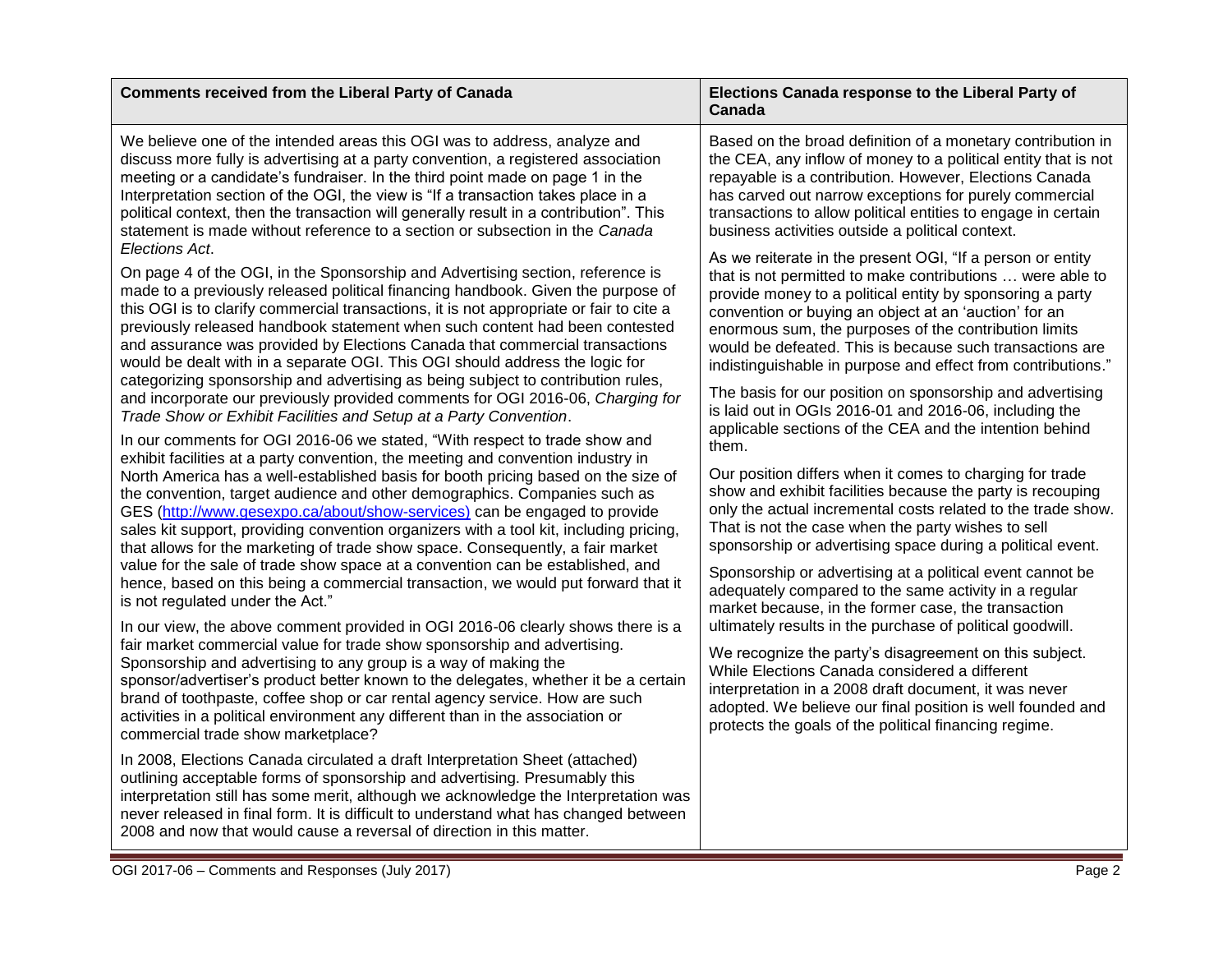| Page 3 - Transactions where the political entity is the seller - Pure commercial<br>transactions - For example: In the third example, there is a very brief discussion of<br>a sublease. While general guidance in an OGI is useful, individuals often look to<br>the guidance for examples. For commercial leases, a significant element is the<br>inducements in a commercial lease, including a period of free rent and leasehold<br>improvement allowances. Given the guidance previously sought from Elections<br>Canada on this matter, it would be useful to expand the third example or create<br>another example to mention these points. | The interpretation note aims to provide basic examples and<br>general direction since there will be many variations in<br>factual situations.<br>With regard to the case you raise, the party could offer<br>commercial incentives to attract tenants as there is no<br>minimum amount that must be charged and no contribution<br>will result from the party receiving less than fair market<br>value. In addition, the lease may still be at fair market value<br>if those terms are common in the market in which the party<br>is operating.<br>Note, however, that specific factual situations would be<br>better addressed using the written opinion process in<br>section 16.2 of the CEA. |
|----------------------------------------------------------------------------------------------------------------------------------------------------------------------------------------------------------------------------------------------------------------------------------------------------------------------------------------------------------------------------------------------------------------------------------------------------------------------------------------------------------------------------------------------------------------------------------------------------------------------------------------------------|--------------------------------------------------------------------------------------------------------------------------------------------------------------------------------------------------------------------------------------------------------------------------------------------------------------------------------------------------------------------------------------------------------------------------------------------------------------------------------------------------------------------------------------------------------------------------------------------------------------------------------------------------------------------------------------------------|
| Page 4 – Conventions – Handbook reference: The reference at the end of the text<br>seems to have a 36 which may not have been intended.                                                                                                                                                                                                                                                                                                                                                                                                                                                                                                            | The number 36 is a page reference (formatted as per The<br>Canadian Style).                                                                                                                                                                                                                                                                                                                                                                                                                                                                                                                                                                                                                      |
| Page 4 - Sponsorship and advertising: See our comments in the introductory<br>section.                                                                                                                                                                                                                                                                                                                                                                                                                                                                                                                                                             | Please see our response in the introductory section.                                                                                                                                                                                                                                                                                                                                                                                                                                                                                                                                                                                                                                             |
| Page 4 – Draws, auctions and the sale of branded goods – last paragraph: In<br>response to comments we raised on Interpretation Note 2016-01, Fundraising,<br>Elections Canada referenced subsection 366(1) of the Canada Elections Act and<br>the guidance around \$20 and the sale of multiple merchandising items. Since this<br>reference and guidance is not incorporated into any final wording in an OGI, it<br>should be incorporated here for ease of reference.                                                                                                                                                                          | This guidance will be included in the 2017 political<br>financing handbooks.                                                                                                                                                                                                                                                                                                                                                                                                                                                                                                                                                                                                                     |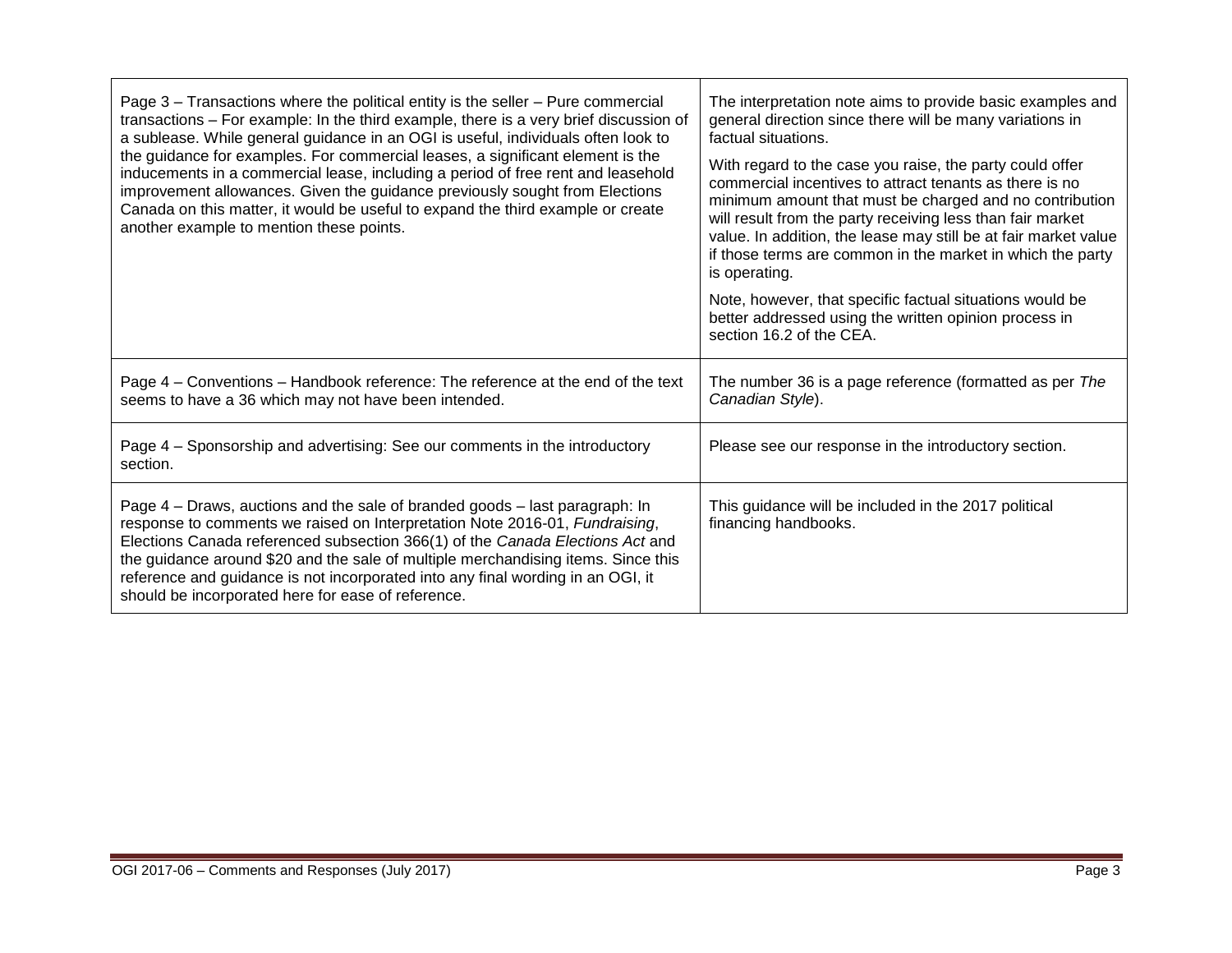| <b>Comments received from the Marxist-Leninist Party of Canada</b>                                                                                                                                                                                                                                                                                                                                                                                                                                                                                                                                                                                              | <b>Elections Canada response to the Marxist-Leninist</b><br><b>Party of Canada</b>                                                                                                                                                                                                                                                                                                                                                    |
|-----------------------------------------------------------------------------------------------------------------------------------------------------------------------------------------------------------------------------------------------------------------------------------------------------------------------------------------------------------------------------------------------------------------------------------------------------------------------------------------------------------------------------------------------------------------------------------------------------------------------------------------------------------------|---------------------------------------------------------------------------------------------------------------------------------------------------------------------------------------------------------------------------------------------------------------------------------------------------------------------------------------------------------------------------------------------------------------------------------------|
| The Marxist-Leninist Party of Canada has studied Interpretation Note: 2017-06 -<br>Draft (March 2017) on commercial transactions and their relation to political<br>contribution restrictions in the Canada Elections Act.                                                                                                                                                                                                                                                                                                                                                                                                                                      | The interpretation note aims to provide basic examples and<br>general direction since there will be many variations in<br>factual situations.                                                                                                                                                                                                                                                                                         |
| We find the interpretation note to be useful in its affirmation of the right of<br>registered political parties to engage in commercial transactions and bring in<br>monies not subject to contribution limits and contributor exclusions.<br>In this regard, Elections Canada states that "where money flows to a political entity<br>from another individual or group, the inflow of money is a contribution unless the<br>political entity can show that it is not."                                                                                                                                                                                         | It is important to note that transactions must take place<br>outside a political context to be purely commercial. As the<br>party website is a political medium, the sale of property or<br>services above cost on the website would result in<br>contributions from the purchasers.<br>Note, however, that specific factual situations would be<br>better addressed using the written opinion process in<br>section 16.2 of the CEA. |
| We think it would be useful for the document to provide examples of the conditions<br>that Elections Canada would consider satisfactory proof that a commercial<br>transaction is not a contribution.                                                                                                                                                                                                                                                                                                                                                                                                                                                           |                                                                                                                                                                                                                                                                                                                                                                                                                                       |
| We acknowledge the examples provided in the draft, such as subletting an office<br>or selling excess office equipment. These are very straightforward. Other<br>transactions might be more complex.                                                                                                                                                                                                                                                                                                                                                                                                                                                             |                                                                                                                                                                                                                                                                                                                                                                                                                                       |
| From what is provided in the document, it seems that so long as transactions take<br>place in a situation where the political entity can show that the sale of (a) good(s)<br>or service(s) was based on fair market value price and the political entity can show<br>that the transactions made the political entity "equivalent to any participant in the<br>market," the funds from the transaction would not be considered a contribution.<br>This would seem to be the case even if the transaction involves the purchaser<br>visiting the political entity's website and even if it involves an individual who is a<br>supporter of the political entity. |                                                                                                                                                                                                                                                                                                                                                                                                                                       |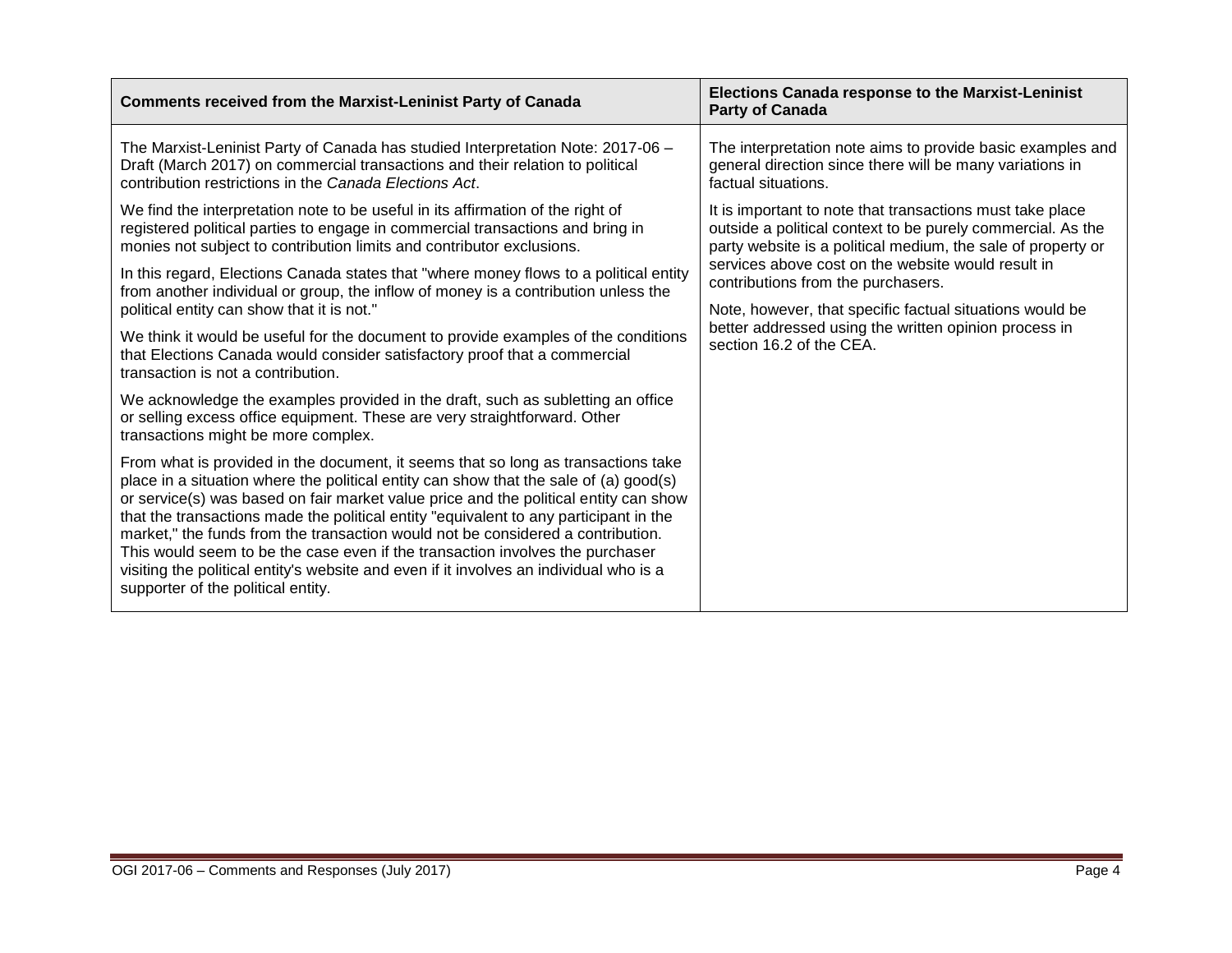| <b>Comments received from the New Democratic Party</b>                                                                                                                                                                                                                                                                                                                                                                                                                                                                                                                                                                                                                                  | <b>Elections Canada response to the New Democratic</b><br><b>Party</b>                                                                                                                                                                |
|-----------------------------------------------------------------------------------------------------------------------------------------------------------------------------------------------------------------------------------------------------------------------------------------------------------------------------------------------------------------------------------------------------------------------------------------------------------------------------------------------------------------------------------------------------------------------------------------------------------------------------------------------------------------------------------------|---------------------------------------------------------------------------------------------------------------------------------------------------------------------------------------------------------------------------------------|
| As part of Elections Canada's consultation process with political parties regarding<br>forthcoming Interpretation Notes, please find below questions and comments<br>regarding Interpretation Note: 2017-06 - Draft (March 2017).<br>While the note deals with some very specific use cases regarding the disposal of<br>property, there is a large unanswered question regarding the potential sale or the<br>provision of services on an ongoing basis by a registered political party and the<br>definition of Fair Market Value. As part of their ongoing work, parties often develop<br>intellectual property, systems and processes that lend themselves to<br>commercialization. | A definition of fair market value is now included in the note.                                                                                                                                                                        |
|                                                                                                                                                                                                                                                                                                                                                                                                                                                                                                                                                                                                                                                                                         | It is Elections Canada's position that, outside a political<br>context, fair market value may be higher or lower than the                                                                                                             |
|                                                                                                                                                                                                                                                                                                                                                                                                                                                                                                                                                                                                                                                                                         | amount the political entity paid a commercial provider for<br>the property or service.                                                                                                                                                |
|                                                                                                                                                                                                                                                                                                                                                                                                                                                                                                                                                                                                                                                                                         | With respect to sales that occur in the context of<br>fundraising, Elections Canada generally interprets fair<br>market value to mean cost-that is, the amount the political<br>entity paid a commercial provider for the property or |
| While current practice is to determine the commercial value of any such services<br>when dealing with a related party (e.g. an electoral district association or a<br>candidate's campaign), there remains some ambiguity as to how this would be<br>handled when dealing with an arm's-length customer.                                                                                                                                                                                                                                                                                                                                                                                | service.                                                                                                                                                                                                                              |
| The interpretation note states in its conclusion that:                                                                                                                                                                                                                                                                                                                                                                                                                                                                                                                                                                                                                                  |                                                                                                                                                                                                                                       |
| If a transaction takes place outside the context of a political activity, so that<br>it is purely commercial and the political entity is equivalent to any<br>participant in the market, then no contribution is made unless the<br>purchaser pays the political entity more than the fair market value of the<br>transaction.                                                                                                                                                                                                                                                                                                                                                          |                                                                                                                                                                                                                                       |
| Our reading is that it is Elections Canada's position that registered political parties<br>can engage in commercial activity in any manner so long as the price paid by the<br>customer meets the Fair Market Value test?                                                                                                                                                                                                                                                                                                                                                                                                                                                               |                                                                                                                                                                                                                                       |
| If so, it would be useful to have a definition of "Fair Market Value" for the purposes<br>of this Interpretation Note as there is a lack of clarity, in terms of the Act, the CRA<br>and other interpretation notes and Elections Canada manuals. In some instances,<br>Fair Market Value appears to be (almost) equivalent to Commercial Value; in other<br>instances, it appears to have a meaning closer to reasonable price for a product or<br>service when compared to the marketplace. Interpretation Note: 2016-01<br>(September 2016) states:                                                                                                                                  |                                                                                                                                                                                                                                       |
| Determining the value of a benefit received in exchange for making a<br>contribution<br>In most situations, the fair market value of a benefit provided to a<br>contributor is the amount the political entity paid a commercial provider for<br>the property or service (generally the retail price).                                                                                                                                                                                                                                                                                                                                                                                  |                                                                                                                                                                                                                                       |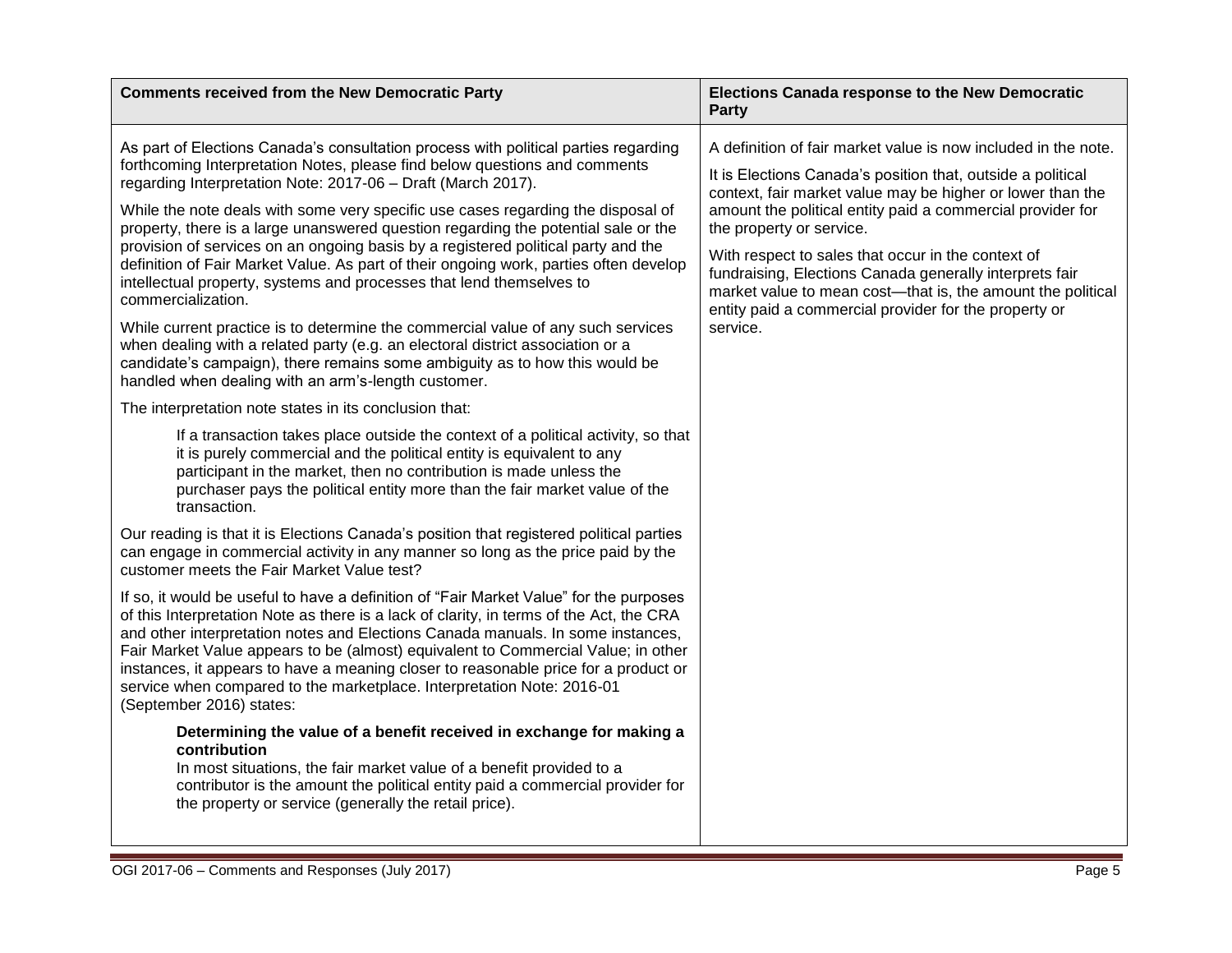| However, this is not a workable definition when dealing with products or services<br>that a Party has created as there is no commercial provider that has been paid for<br>the underlying product or service. Political parties selling products or services<br>clearly fall outside of the "situations" contemplated by the above quoted section,<br>which comes at the definition from a situation where an individual's primary interest<br>is to make a contribution to the Party, and not to purchase a product or service.                                                                                                                                                                                                                                                                                                                                                                                                                                                                                                                                                                                                                                                                                                                                                                                                                                                                                                                                                                                                                  |                                                                                                                                                                                                                                                                                                                                                                                                                                                                                                                                                                                                                                                                                                                                                                                                                                                                |
|---------------------------------------------------------------------------------------------------------------------------------------------------------------------------------------------------------------------------------------------------------------------------------------------------------------------------------------------------------------------------------------------------------------------------------------------------------------------------------------------------------------------------------------------------------------------------------------------------------------------------------------------------------------------------------------------------------------------------------------------------------------------------------------------------------------------------------------------------------------------------------------------------------------------------------------------------------------------------------------------------------------------------------------------------------------------------------------------------------------------------------------------------------------------------------------------------------------------------------------------------------------------------------------------------------------------------------------------------------------------------------------------------------------------------------------------------------------------------------------------------------------------------------------------------|----------------------------------------------------------------------------------------------------------------------------------------------------------------------------------------------------------------------------------------------------------------------------------------------------------------------------------------------------------------------------------------------------------------------------------------------------------------------------------------------------------------------------------------------------------------------------------------------------------------------------------------------------------------------------------------------------------------------------------------------------------------------------------------------------------------------------------------------------------------|
| In the absence of (or even in addition to) a concrete definition of Fair Market<br>Value, and in an effort to simplify the issue, could a Party simply transfer its<br>intellectual property, products and services to a not-for-profit or for-profit<br>corporation, co-operative or other legal entity which then could sell these services<br>back to the Party as well as other customers?<br>This would ensure that any transactions undertaken by the entity would be at Fair<br>Market Value, whether it be between the entity and the Party, the entity and the<br>EDA or candidate's campaign, or between the entity and an arm's-length<br>customer. This approach would have a further benefit of removing the Party from<br>any sales transaction (other than transferring assets to the entity) and would<br>remove the ability for interested (or even ineligible) contributors to overpay for a<br>product or service in an attempt to make an ineligible contribution (as the sales are<br>not made, nor monies received, by the Party).<br>This raises the question as to whether the Act, or any other legislation or<br>regulation, prohibits the Party from taking such an approach, and if there are any<br>restrictions from Elections Canada's standpoint as to what role the Party could<br>play with respect to such an entity. Specifically:<br>Can a Party/Chief Agent be the sole member of a not-for-profit corporation<br>$\bullet$<br>which sells services or products to the Party (which, therefore, would be at | Elections Canada believes a party can engage in purely<br>commercial transactions outside a political context and at<br>fair market value in its own right.<br>Please note that even if the party were to transfer its<br>property or assets to a separate legal entity, the<br>transactions of that separate entity would not automatically<br>be deemed to be at fair market value. Buying and selling<br>entities have to be acting independently in an open market<br>for the transaction to be at fair market value (see Canada<br>Revenue Agency definition).<br>Note that the guidelines and interpretation notes issued<br>under section 16.1 of the CEA are intended to provide<br>general direction and are for information purposes. Specific<br>factual situations would be better addressed using the<br>written opinion process in section 16.2. |
| fair market value), and which may also provide services or products to<br>other customers?<br>Can a Party/Chief Agent be a member of a not-for-profit corporation which<br>$\bullet$                                                                                                                                                                                                                                                                                                                                                                                                                                                                                                                                                                                                                                                                                                                                                                                                                                                                                                                                                                                                                                                                                                                                                                                                                                                                                                                                                              |                                                                                                                                                                                                                                                                                                                                                                                                                                                                                                                                                                                                                                                                                                                                                                                                                                                                |
| sells services or products to the Party (which, therefore, would be at fair<br>market value), and which may also provide services or products to the<br>not-for-profit corporation's other members and to other customers?                                                                                                                                                                                                                                                                                                                                                                                                                                                                                                                                                                                                                                                                                                                                                                                                                                                                                                                                                                                                                                                                                                                                                                                                                                                                                                                        |                                                                                                                                                                                                                                                                                                                                                                                                                                                                                                                                                                                                                                                                                                                                                                                                                                                                |
| Can a Party/Chief Agent be the sole shareholder of a for-profit corporation<br>$\bullet$<br>which sells services or products to the Party (which, therefore, would be at<br>fair market value), and which may also sell services or products to other<br>customers?                                                                                                                                                                                                                                                                                                                                                                                                                                                                                                                                                                                                                                                                                                                                                                                                                                                                                                                                                                                                                                                                                                                                                                                                                                                                               |                                                                                                                                                                                                                                                                                                                                                                                                                                                                                                                                                                                                                                                                                                                                                                                                                                                                |
| Can a Party/Chief Agent be a shareholder of a for-profit corporation which<br>sells services or products to the Party (which, therefore, would be at fair<br>market value), and which may also sell services or products to other<br>customers?                                                                                                                                                                                                                                                                                                                                                                                                                                                                                                                                                                                                                                                                                                                                                                                                                                                                                                                                                                                                                                                                                                                                                                                                                                                                                                   |                                                                                                                                                                                                                                                                                                                                                                                                                                                                                                                                                                                                                                                                                                                                                                                                                                                                |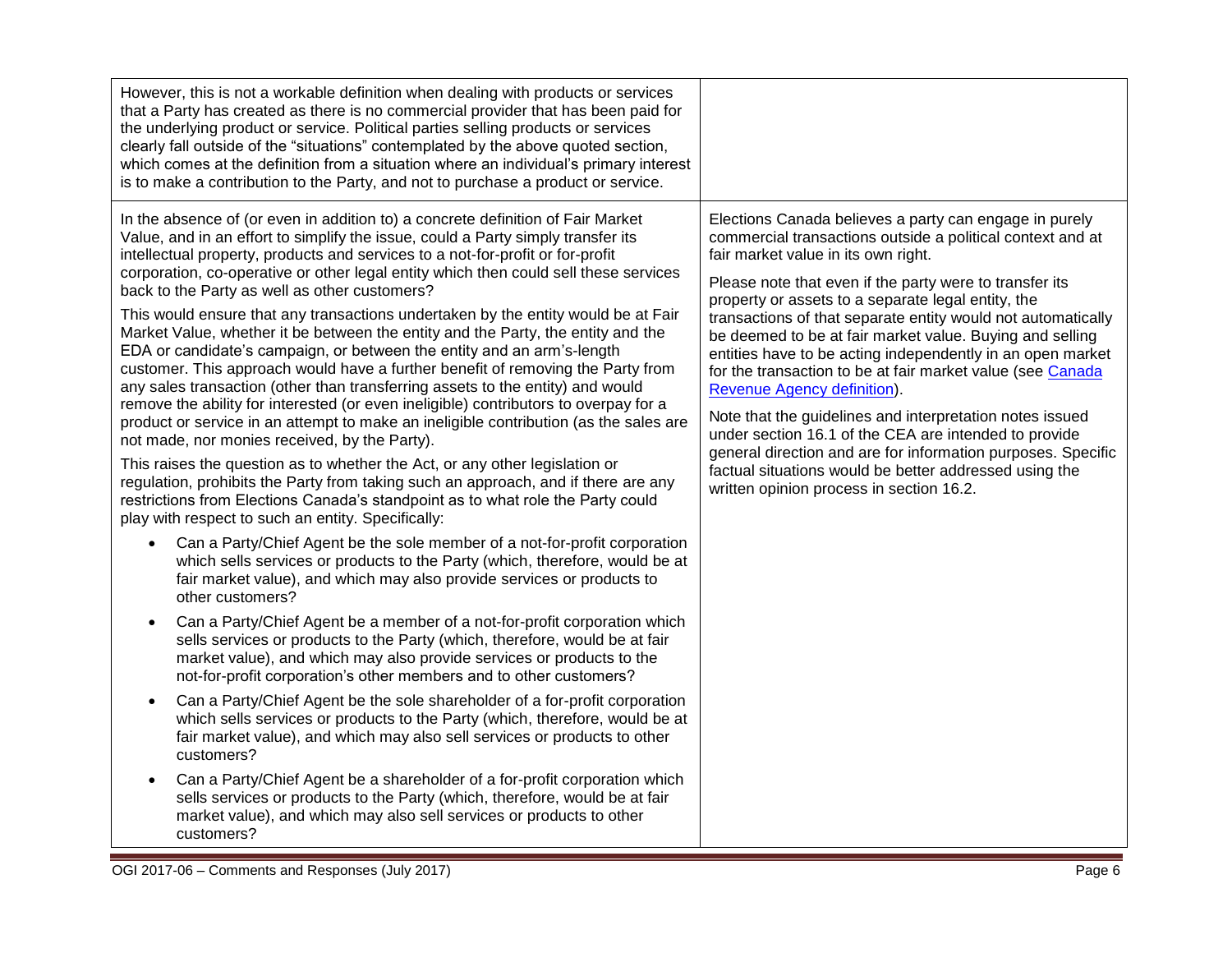|            | Would there be any restrictions, from Elections Canada's standpoint, on<br>who else could be a member (not-for-profit) or shareholder (for-profit) of<br>the corporation?                                                                                                                                                                                                                                                      |
|------------|--------------------------------------------------------------------------------------------------------------------------------------------------------------------------------------------------------------------------------------------------------------------------------------------------------------------------------------------------------------------------------------------------------------------------------|
|            | Would there be any restrictions, from Elections Canada's standpoint, on<br>who could be a director or employee of such a corporation?                                                                                                                                                                                                                                                                                          |
|            | Would there be any restrictions, from Elections Canada's standpoint,<br>prohibiting a Party/Chief Agent from transferring assets to such a<br>corporation?                                                                                                                                                                                                                                                                     |
|            | In the case of a for-profit corporation, would there be any restrictions<br>prohibiting the Party from selling its shares or receiving a dividend from the<br>corporation, from Elections Canada's standpoint?                                                                                                                                                                                                                 |
|            | In the case of a not-for-profit corporation, would there be any restrictions<br>prohibiting the Party from receiving its pro-rata share of the corporation's<br>assets upon dissolution, from Elections Canada's standpoint?                                                                                                                                                                                                   |
| question.  | Our reading of the Act is that there would be nothing prohibiting a Party from<br>taking one of these approaches. Furthermore, it would clearly establish the Fair<br>Market Value of the transaction of the related entity and its customers (including<br>the Party itself as a customer), and would remove the ability for Parties to receive<br>payments in excess of the Fair Market Value of the products or services in |
| clarified. | If you require any further clarity regarding our questions and comments, please do<br>not hesitate to contact us. We look forward to the issues raised here being                                                                                                                                                                                                                                                              |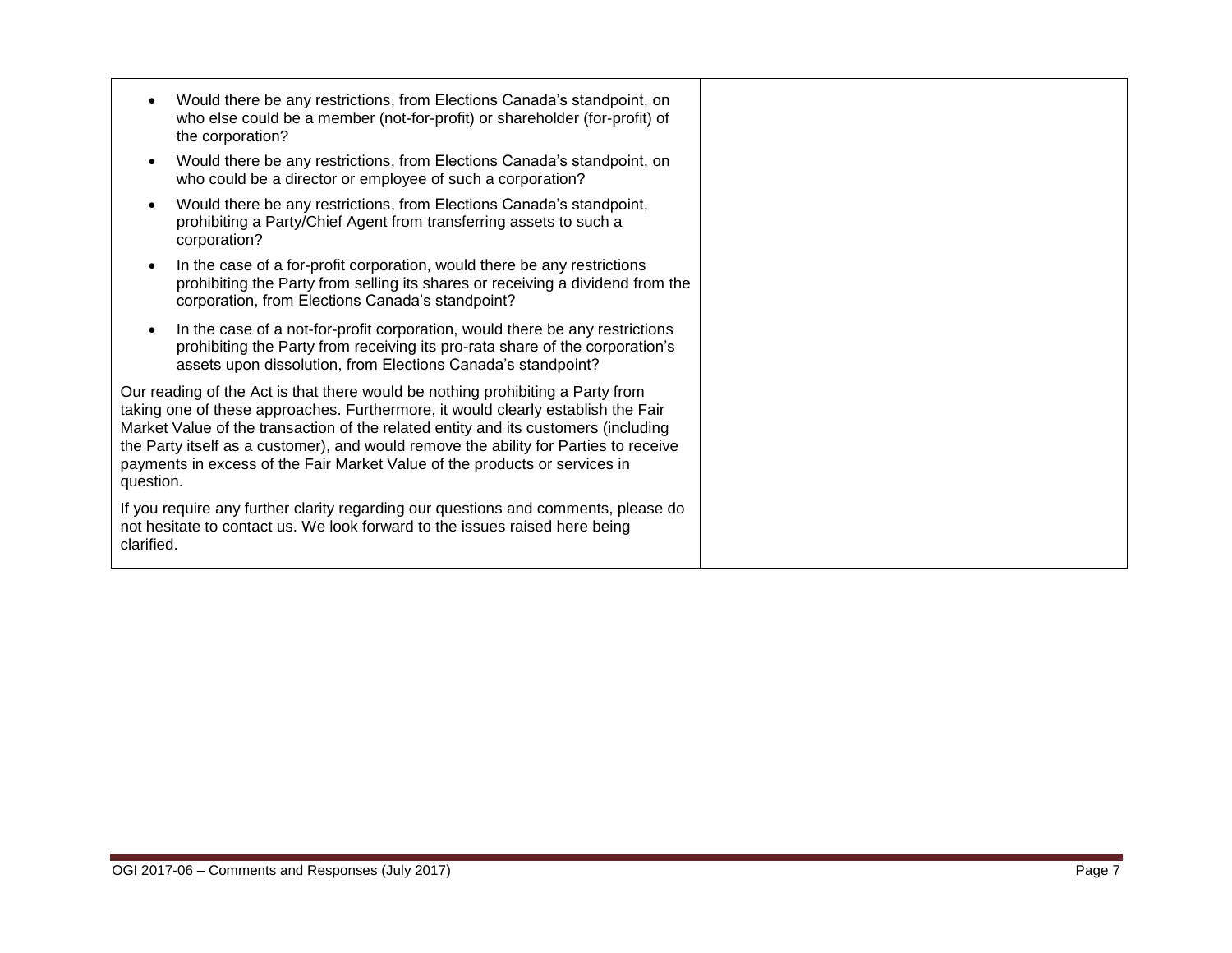| <b>Comments received from the Commissioner of Canada Elections</b>                                                                                                                                                                                                                                                                                                                                                                                     | Elections Canada response to the Commissioner of<br><b>Canada Elections</b> |
|--------------------------------------------------------------------------------------------------------------------------------------------------------------------------------------------------------------------------------------------------------------------------------------------------------------------------------------------------------------------------------------------------------------------------------------------------------|-----------------------------------------------------------------------------|
| "Interpretation", p. 1, paragraph (1)                                                                                                                                                                                                                                                                                                                                                                                                                  | The text has been modified based on your suggestion.                        |
| It would probably be useful to reflect the fact that the position taken stems from the<br>very broad definition that Parliament has given to the expression "monetary<br>contribution" in the Act. To do so, the paragraph could be reworded, for example,<br>by adding the following passage in italics:                                                                                                                                              |                                                                             |
| As a general rule, given the very broad scope of the definition of "monetary<br>contribution" in the Act, Elections Canada considers the inflow of money to<br>a political entity from another individual or group to be a contribution<br>unless the political entity can show that it is not. Whether a transaction<br>involving the inflow of money to a political entity results in a contribution<br>will depend on the facts of the transaction. |                                                                             |
| "Analysis and Discussion", p. 2                                                                                                                                                                                                                                                                                                                                                                                                                        | The text has been modified as suggested.                                    |
| In the second sentence of the second paragraph of the English version, the word<br>"people" should be replaced with "persons," which includes both individuals and<br>corporations.                                                                                                                                                                                                                                                                    |                                                                             |
| Furthermore, in both versions, it would be advisable to change the fifth paragraph<br>to specify that the very broad definition of the phrase "monetary contribution" in the<br>Act should be understood in accordance with the plain meaning of the word<br>"contribution." The paragraph could, for example, read as follows:                                                                                                                        |                                                                             |
| To fully understand the meaning of a monetary contribution, it is necessary<br>to take into account the plain meaning of the word "contribution," in light of<br>the relevant provisions of the Act and the purposes behind regulating<br>contributions.                                                                                                                                                                                               |                                                                             |
| "Transactions where the political entity is the buyer", p. 3                                                                                                                                                                                                                                                                                                                                                                                           | The text has been modified as suggested.                                    |
| In both versions, in the third paragraph, to be more precise and consistent with the<br>definition of the phrase "monetary contribution" in the Act, it would be preferable to<br>add the following words in italics:                                                                                                                                                                                                                                  |                                                                             |
| A general rule, then, is that a transaction between a political entity and a<br>seller is not a contribution if the political entity pays, at minimum, the<br>commercial value for the property or service. The question is whether the<br>same holds true when the political entity is the seller.                                                                                                                                                    |                                                                             |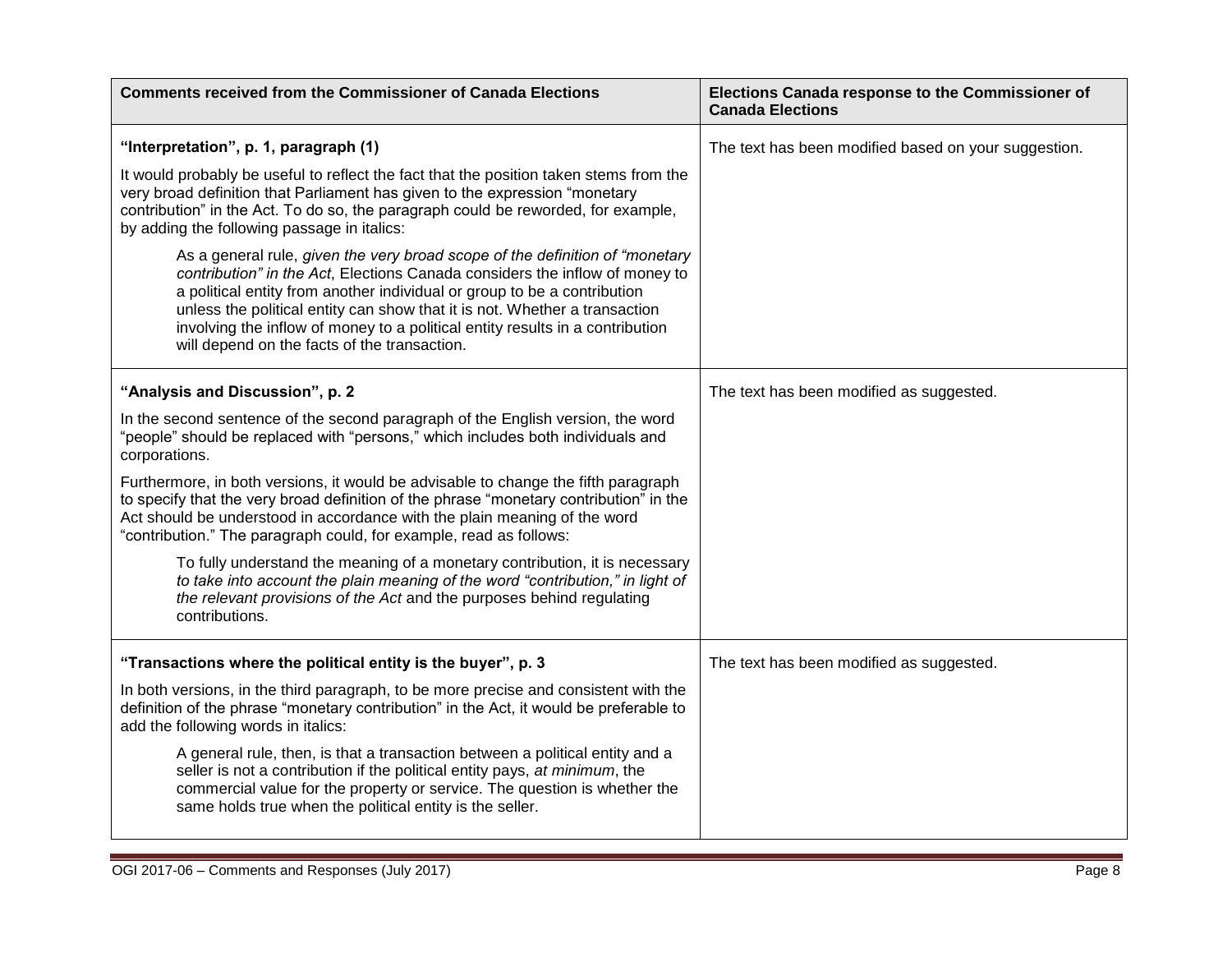| Indeed, if the political entity pays a price higher than the commercial value of the<br>property or service it received, there is no monetary contribution. However, the<br>actual cost incurred by the political entity in acquiring the property or service<br>constitutes an expense, which must be declared in full if it constitutes an electoral<br>campaign expense of the political entity concerned.                                                                                                                                                                                                                                                                                                                                                             |                                                                                                                                                                                                                                                                                                                                                                                                                                                                                                   |
|---------------------------------------------------------------------------------------------------------------------------------------------------------------------------------------------------------------------------------------------------------------------------------------------------------------------------------------------------------------------------------------------------------------------------------------------------------------------------------------------------------------------------------------------------------------------------------------------------------------------------------------------------------------------------------------------------------------------------------------------------------------------------|---------------------------------------------------------------------------------------------------------------------------------------------------------------------------------------------------------------------------------------------------------------------------------------------------------------------------------------------------------------------------------------------------------------------------------------------------------------------------------------------------|
| "Transactions where the political entity is the seller", pp. 3 and 4<br>In both versions, in the example found in the first bullet, it is stated that an<br>association has not received a contribution if it earns interest on its bank account<br>balance and the association receives the market rate. The condition should<br>instead read, "assuming the association receives a rate that does not exceed the<br><i>market rate.</i> " There would be no contribution if the association earns interest at the<br>market rate or at a rate lower than the market rate.                                                                                                                                                                                               | The text has been modified as suggested.                                                                                                                                                                                                                                                                                                                                                                                                                                                          |
| "Parliament's intent: reducing undue influence and creating a level playing<br>field", p. 5<br>In both the English and French versions, it would be very helpful to give the legal<br>basis for the interpretation by stating the definition of "monetary contribution" as<br>well as the necessity of restricting its scope by taking into account, among other<br>things, the plain meaning of the word "contribution." Moreover, this interpretation<br>based on the language of the Act is supported by Parliament's intent in enacting<br>rules on contributions, as indicated in the draft interpretation note. The following<br>passage could therefore be added before the first paragraph:<br>As mentioned above, the expression "monetary contribution" is very | The following text has been added based on your<br>suggestion:<br>"As mentioned above, 'monetary contribution' is very<br>broadly defined in the CEA as 'an amount of money<br>provided that is not repayable.' Despite this broad<br>definition, it is important to note that the plain meaning of<br>the word 'contribution' does not include the value of the<br>tangible benefit received by persons entering into a<br>transaction with a political entity on a purely commercial<br>basis." |
| broadly defined in the Act as "an amount of money provided that is not<br>repayable." Despite the very broad scope of this definition, it is important<br>to note that the plain meaning of the word "contribution" does not include<br>valuable consideration resulting from a transaction entered into by a<br>political entity on a purely commercial basis.                                                                                                                                                                                                                                                                                                                                                                                                           |                                                                                                                                                                                                                                                                                                                                                                                                                                                                                                   |